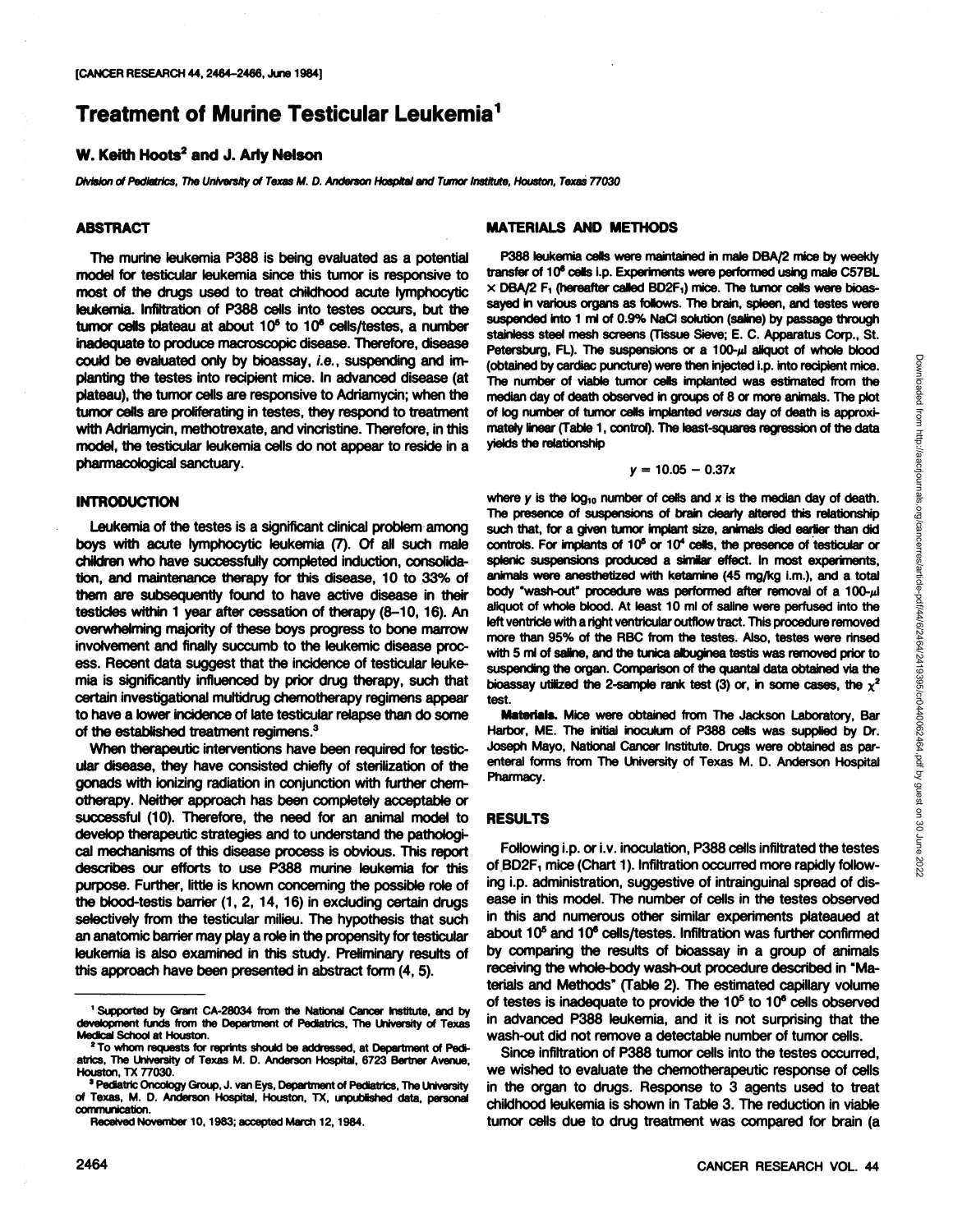### Table 1

### Bioassay of P388 leukemia cells

P388 cells were removed from the ascites of BD2F, mice 7 days after implantation of 10<sup>\*</sup> cells i.p. from DBA/2 stock animals. The cells were injected into groups of 8 animals in the absence (control) or presence of tissue suspensions of the spleen, brain, blood, or testes of untreated mice. An equivalent of  $100 \mu l$  of whole blood or the entire organ was administered i.p. in the bioassay. Data reflect the median day of death of recipient animals.

|                                                                    | Median day of death after following no. of cells were implanted |                                       |                                            |                         |                 |                 |      |
|--------------------------------------------------------------------|-----------------------------------------------------------------|---------------------------------------|--------------------------------------------|-------------------------|-----------------|-----------------|------|
|                                                                    | 10'                                                             | 10°                                   | 10ჼ                                        | 10*                     | 10 <sup>3</sup> | 10 <sup>2</sup> | 10'  |
| Control<br>Spleen<br><b>Brain</b><br><b>Blood</b><br><b>Testes</b> | 9                                                               | 10<br>10<br>$8.5^{\circ}$<br>11<br>10 | 13.5<br>13<br>$9.5^{\circ}$<br>13.5<br>12ª | 15°<br>12ª<br>15<br>13° | 19              | 21.5            | 24.5 |

' Significantly different from control, p < 0.05 (2-sampte rank test).



#### Days After Tumor Implantation

Chart 1. Infiltration of the testes of BD2F<sub>1</sub> mice implanted with 10<sup>6</sup> P388 cells i.p. or i.v. on Day 0. Animals were sacrificed on the days shown after tumor implantation, and the infiltration of tumor cells was assessed by bioassay, as described in "Materials and Methods.' The median days of death forsimultaneously implanted groups of mice were 11 and 12.5 days for i.v. and i.p. implants, respectively.

#### Table 2

Infiltration of P388 leukemia cells into the testes of BD2F, mice

Mice were anesthetized 6 days after i.p. implantation of 10\* P388 cells. The vasculature of 8 mice was extensively washed with saline prior to removal of testes; another 8 mice were anesthetized only (controls). The testes were sus pended and injected into recipient mice for bioassay of P388 cells, as described in •Materials and Methods."

| Treatment       | Days of death                  | Median |
|-----------------|--------------------------------|--------|
| Vascular washed | 10, 11, 11, 13, 13, 14, 21, 22 | 13ª    |
| <b>Controls</b> | 9.10.11.11.13.13.14.15         | 12     |

Not significantly different from control,  $p > 0.05$  (2-sample rank test).

known pharmacological sanctuary), blood (a readily accessible pharmacological space), and testes (pharmacological status es sentially unknown). Excellent 1- to 2-log cell kill was achieved in blood with the approximate 10% lethal doses used confirming the ready access of tumor in blood to the agents used. Cells in brain and, to some apparent degree, in testes were responsive to a 10% lethal dose of VCR, $4$  an agent known to be active against brain-localized tumors (12). On the other hand, Adriamycin failed to reduce the brain tumor burden but was signifi

### Treatment of Murine Testicular Leukemia

cantly effective against tumor cells in testes. Therefore, ability to cross classic membrane barriers (such as the brain) does not appear to adequately explain refractoriness of testes to MIX or VCR since Adriamycin (ineffective in brain) was very effective in testes. Thus, 2 cell cycle-specific drugs, MTX and VCR, were relatively ineffective against tumor cells in testes whereas the cell cycle-nonspecific drug Adriamycin was effective. These re sults suggest that the refractoriness relates to the relatively nonproliferating status of the tumor cells in testes of animals bearing advanced P388 leukemia (see Chart 1). Therefore, we examined the chemotherapeutic response of P388 cells in the testes of mice having a lower tumor burden, i.e., early disease (Table 4). In this model, tumor cells in testes were responsive to both MTX and VCR; 1- to 2-log cell kill was achieved on Days 3 and 5. Testes are not unique in this regard as can be observed in the data given in Table 5. As the extent of disease advanced,

the response of tumor cells in spleen also diminished when MTX<br>
was administred (Table 5).<br>
Attempts to select for a P388 cell line that would "home" to<br>
testes by serial passage of the testes of animals bearing P388<br>
fel was administered (Table 5).<br>Attempts to select for a P388 cell line that would "home" to testes by serial passage of the testes of animals bearing P388 leukemia for several months [analogous to the method used by Nicolson for other tumors (11)] were only marginally successful (5). That is, after 8 weeks, there was evidence of enhanced infiltration by the selected cell line; however, after 5 months of

#### Table 3

#### Comparative chemotherapeutic effects in brain, blood, and testes of mice bearing advanced P388 leukemia

P388 cells (10<sup>e</sup>) were implanted i.p. into BD2F<sub>1</sub> mice. Seven days later, the drugs shown were administered i.p., and the brain, blood, and testes were removed for bioassay 4 hr later. The organs were then suspended and implanted into recipient animals. The results shown are the median days of death for recipient animals.

|                      |                | Median day of death |                 |
|----------------------|----------------|---------------------|-----------------|
| Treatment            | Brain          | <b>Blood</b>        | Testes          |
| Control              | 19             | 13                  | 14              |
| MTX, 100 mg/kg       |                | $18.5^{\circ}$      | 14.5            |
| VCR, 3 mg/kg         | $23.5^{\circ}$ | 19 <sup>o</sup>     | 16.5            |
| Adriamycin, 12 mg/kg | 18             | 19'                 | 19 <sup>8</sup> |

<sup>a</sup> Statistically different from control median day of death,  $p < 0.05$  (2-sample rank test).

#### Table 4

Chemotherapeutic response of early P388 testicular leukemia to MTX or VCR P388 cells (10<sup>6</sup>) were implanted i.p. into BD2F<sub>1</sub> mice. On Days 3, 5, and 7 thereafter, the animals (8/group) were treated i.p. with MTX (100 mg/kg) or VCR

(3 mg/kg). Four hr later, the testes were removed, suspended, and implanted into recipient mice to estimate the P388 cell number by bioassay, as described in "Materials and Methods."

|                  | Median day of death |                                |  |
|------------------|---------------------|--------------------------------|--|
| <b>Treatment</b> | Control             | Treated                        |  |
| Day 3            |                     |                                |  |
| <b>VCR</b>       | 17                  |                                |  |
| <b>MTX</b>       | 19                  | $\frac{24^{a,b}}{21^c}$        |  |
| Day 5            |                     |                                |  |
| <b>VCR</b>       | 13.5                | $17.5^{\circ}$<br>$17^{\circ}$ |  |
| <b>MTX</b>       | 14.5                |                                |  |
| Day 7            |                     |                                |  |
| <b>VCR</b>       | 12                  | 16"                            |  |
| <b>MTX</b>       | 13                  | 12                             |  |

<sup>a</sup> Significantly different from control median day of death,  $p < 0.05$  (2-sample rank test).<br><sup>6</sup> Three of 8 drug "cures" (survival of the animal for >35 days after inoculation)

median calculated for dying animals only.<br>
<sup>c</sup> Five of 8 drug "cures," significantly different from control (0 of 8),  $p < 0.05$  (x<sup>2</sup>

test). Median calculated for dying animals only.

<sup>4</sup>The abbreviations used are: MTX, methotrexate; VCR, vincristine.